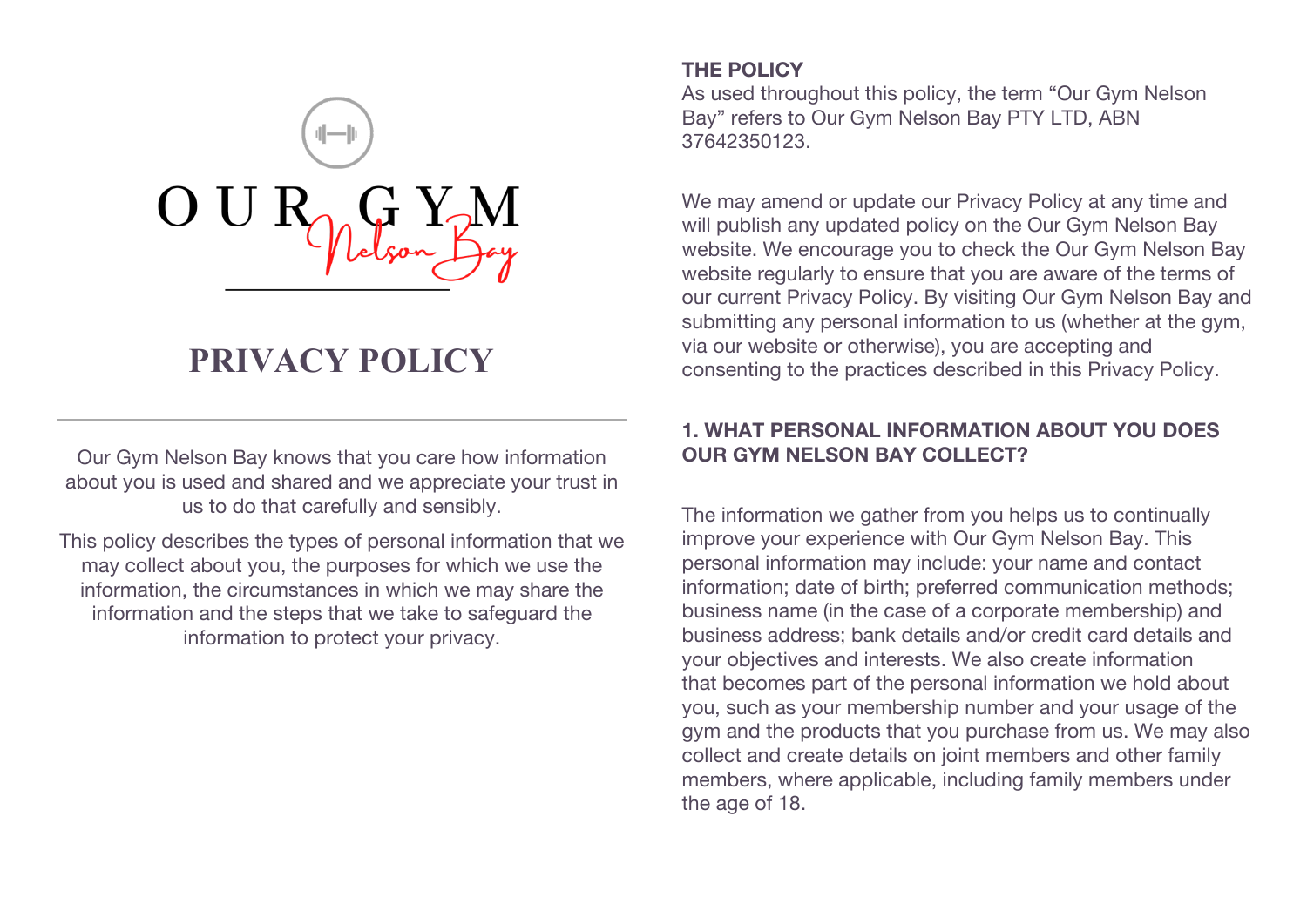We may also collect the following information:

• Sensitive information

The term "sensitive information" in this context refers to information related to your racial or ethnic origin, political opinions, membership of a political association, religious beliefs or affiliations, philosophical beliefs, membership of a professional or trade association, membership of a trade union, sexual orientation or practices or criminal record, or your health information, genetic information that is otherwise not health information, or biometric information or templates. Whilst we do not generally collect sensitive information unless it is volunteered by you, we do specifically collect health data to the extent that it is required to assess your readiness for physical exercise.

#### • Personal Information from Children

Other than information that becomes part of the personal information we hold about our under 18 members such as their membership number and usage of the club and the products that are purchased on behalf of under 18 members, we do not knowingly collect personal information from individuals under 18 years of age without the permission of their parent or guardian. As a parent or legal guardian, please do not to allow your children to submit personal information without your permission.

### • Photographs for Membership

In the interests of security and the prevention of crime, we take a digital photograph of each member to whom a membership card is issued including our under 18 year old members. By providing the digital photograph to us, you are consenting to our using it in the manner set out in this Privacy Policy.

• Contacting us via Website or otherwise

When you use the www.ourgym.com.au website (Our Site) or contact us by post, telephone, fax, email or SMS, we collect, store and use certain personal information that you disclose to us. This includes details such as your name, address, telephone, fax, email and mobile phone number as well as traffic data, location data, web logs and other communication data, whether this is required for our own billing purposes, for marketing activities or other resources that you access. If you contact us, we may keep a record of that correspondence and if you have enquired about our products we may contact you to market our products unless you opt out of marketing communications (by sending an email to hello@ourgym.com.au).

### • CCTV

We use CCTV in the gym for health and security reasons. If you have any queries in relation to the use of CCTV operating in and around our clubs please contact us.

### • Surveys

We also ask you to complete surveys that we use for feedback and research purposes, although you do not have to respond to them.

## • Online membership portal and profile

We may also collect and use the personal information you provide while using our online portals and any profile that you create while using our services including health, training and nutritional information.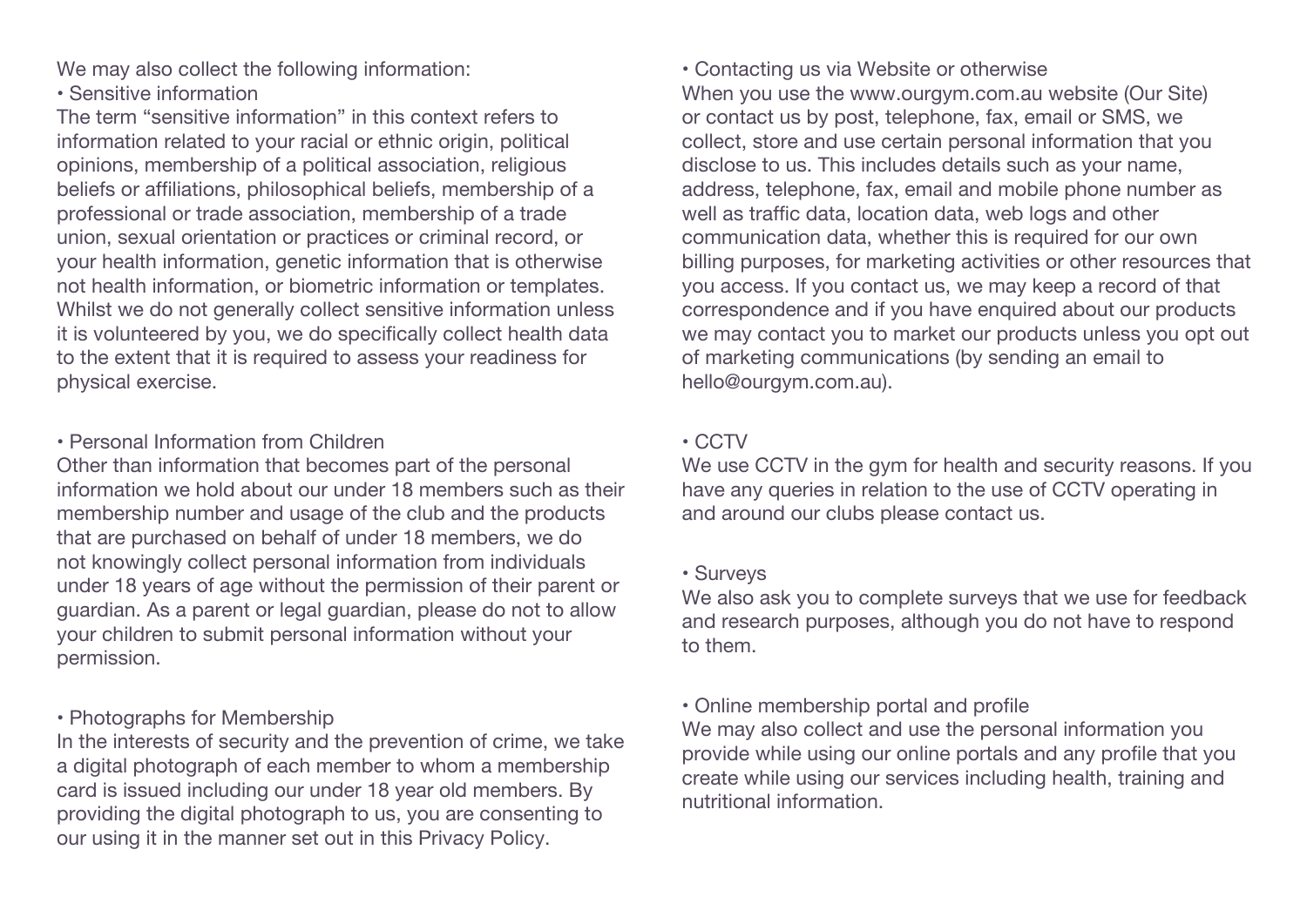• Social media and third party service providers We may also collect and use personal information you provide when interacting with us via social media, when you enter competitions, or when you participate in promotions or events. This information may be collected by us directly, or by a third party on our behalf, and may include your photos, comments and experiences you provide or share with us. If you provide personal information to us via third parties or social media platforms, your personal information will be managed in accordance with the privacy policy in use by that third party, in addition to our own Privacy Policy. If you share your contact information with us via Facebook in response to a promotion by us, we may contact you to market our products unless you opt out of marketing communications (by sending an email to hello@ourgym.com.au).

#### **2. WHY DO WE COLLECT PERSONAL INFORMATION FROM YOU AND HOW DO WE USE PERSONAL INFORMATION?**

The main types of personal information Our Gym Nelson Bay collects and the main purposes for which personal information is collected, used, held and disclosed are set out below:

• We use personal information to provide the services you request from Our Gym Nelson Bay such as to facilitate: administration of your membership of the gym, to manage our relationship with you, to communicate with you and assist you with queries and to facilitate bookings of classes and appointments with our own or third party service providers and other transactions.

• We also use personal information in order to provide and improve our services and operate our facilities (including as described above), or otherwise as required or authorised by law. For example, when an individual sends Our Gym Nelson Bay a query, we will use the individual's personal information for the purposes for which the individual provided it.

• We may also use the information to: advertise products and services, to carry out market data analysis so that we can continue to deliver enhanced services and facilities, to process payments and maintain accounts and records, to prevent crime and aid in the prosecution of offenders, to comply with the law, and to administer and maintain membership records. In addition, we use this information to improve our platform, prevent or detect fraud or abuses of our website and enable third parties to carry out technical, logistical or other functions on our behalf. As part of conducting our business, personal information may also be used to maintain and develop our business systems, including testing and upgrading them.

• We also use your details to send you newsletters and promotions, and to conduct online surveys or surveys by telephone; prize draws; competitions and other promotions via email, social media, telephone or post. We will also use the information in the course of collecting your membership fees and any other payments that may be due to us from you. If you apply for employment at Our Gym Nelson Bay, we use the personal information you supply to process your job application. This Privacy Policy does not apply to acts and practices in relation to employee records of our current and former employees, which are exempt from the Privacy Act and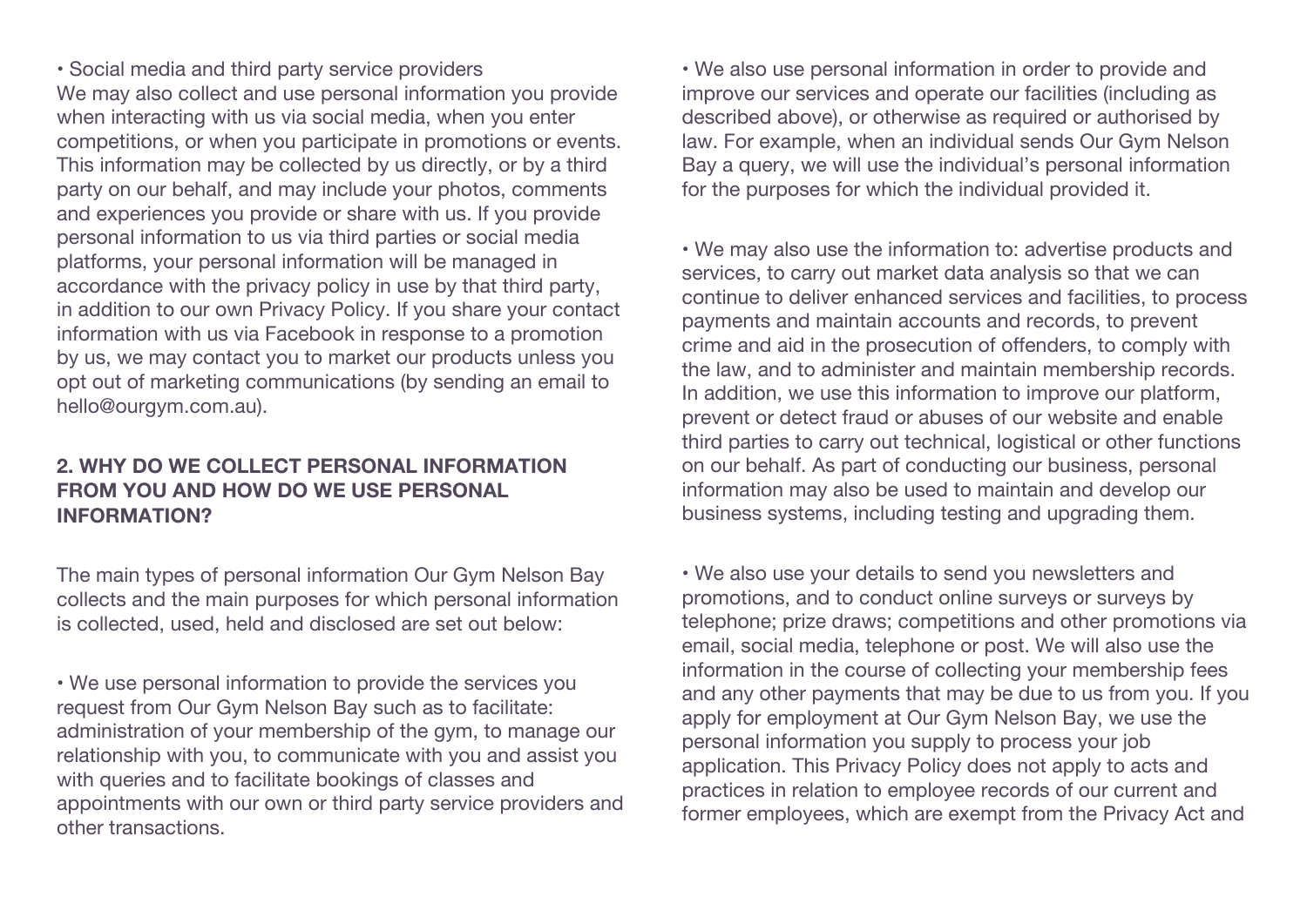are covered by a separate policy.

• We use health information provided by you so that we can assess your general health, wellbeing and your readiness for physical exercise. If we need to collect sensitive information (such as health information), we will not collect that information unless we have first obtained your consent.

• We use social media platforms to undertake marketing activities to offer you products and services that we legitimately feel may be of interest to you, to generate leads and to drive traffic to our website. To do this we may use limited personal information of yours, such as your email address, with social media platforms. We do not control how social media platforms use your personal information so please be sure to direct any questions around how your social media platforms use or store your personal information to that social media platform. You may opt out of these marketing activities at any time by sending an email to hello@ourgym.com.au.

Other than as set out in this Privacy Policy we will not share your personal information with third parties for marketing or any other purposes without your consent, unless we are required to do so by law. We operate an automatic opt-in policy which means that when you request information from us on one of our clubs or make an enquiry we add you to our database.

## **3. IN WHAT CIRCUMSTANCES MAY OUR GYM NELSON BAY DISCLOSE PERSONAL INFORMATION?**

Information about our club users is an important part of our business and we do not sell it to others. Our Gym Nelson Bay discloses member information in connection with the purposes outlined in this Privacy Policy. We only disclose personal information as described below and with our group companies which are either subject to this Privacy Policy or follow practices at least as protective as those described in this Privacy Policy.

Our personnel (including our employees and contractors): Our personnel have access to personal information to the extent that they need to access your personal information in connection with their duties and your membership. Third party service providers:

We employ other companies and individuals to perform functions on our behalf. Examples include our banking services, sending postal mail and e-mail, removing repetitive information from member lists, analysing data, managing marketing promotions or competitions and providing marketing assistance. We also use third party information technology service providers for the purposes of hosting, storing and securing information and data. Third party service providers have access to personal information needed to perform their functions, but may not use it for other purposes. Further, they must process the personal information in accordance with this Privacy Policy and as permitted by the Privacy Act.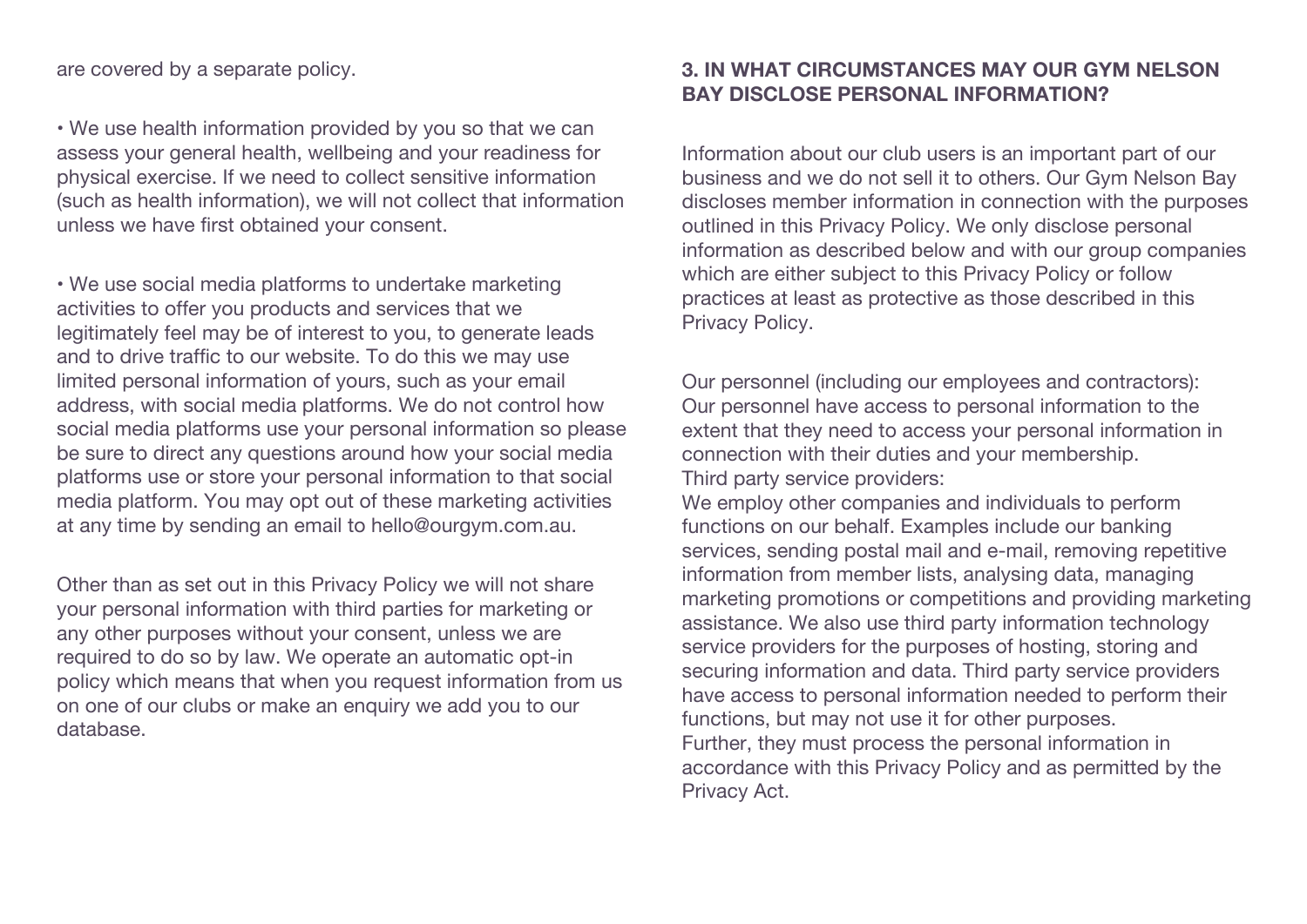Promotional offers:

Sometimes we send offers to gym members on behalf of other businesses. When we do this, we do not give that business your name and address or any of your health information or other sensitive information. Please tick the opt-out box in your terms and conditions, or let us know in writing, if you don't want to receive any of the following offers:

• marketing communications from Our Gym Nelson Bay;

• marketing communications from other Our Gym Nelson Bay members;

#### or

• marketing communications from our partners.

Protection of Our Gym Nelson Bay and others:

We release account and other personal information when we believe release is appropriate to comply with the law; enforce or apply our membership or other agreements; or protect the rights, property or safety of Our Gym Nelson Bay, our users or others. This includes exchanging information with other companies and organisations (including credit reporting agencies) for fraud protection and credit risk reduction and with police or other government authorities. Obviously, however, this does not include selling, sharing or otherwise disclosing personally identifiable information from members for commercial purposes in a way that is contrary to the commitments made in this Privacy Policy.

With your consent, other than as set out above, you will receive notice when information about you might go to third parties and you will have an opportunity to choose not to share the information.

#### **4. WHAT ABOUT COOKIES?**

Cookies are alphanumeric identifiers that we transfer to your computer's hard drive through your web browser to enable our systems to recognise your browser and to automatically collect information from your computer such as your IP address and other details about your computer which are automatically collected by our web server, operating system and browser type, for system administration and to report aggregate information to our advertisers. This is statistical data about our users' browsing actions and patterns, and does not identify any individual. The Help menu on the menu bar of most browsers will tell you how to prevent your browser from accepting new cookies, how to have the browser notify you when you receive a new cookie and how to disable cookies altogether. Additionally, you can disable or delete similar data used by browser add-ons, such as Flash cookies, by changing the add-on's settings or visiting the website of its manufacturer. However, because cookies allow you to take advantage of some of Our Gym Nelson Bay's essential features, we recommend that you leave them turned on. If you do leave cookies turned on, be sure to sign off when you finish using a shared computer.

Please note that our advertisers may also use cookies, over which we have no control:

- To estimate our audience size and usage pattern.
- To store information about your preferences, and so allow us to customise Our Site according to your individual interests.
- To speed up your searches.
- To recognise you when you return to Our Site.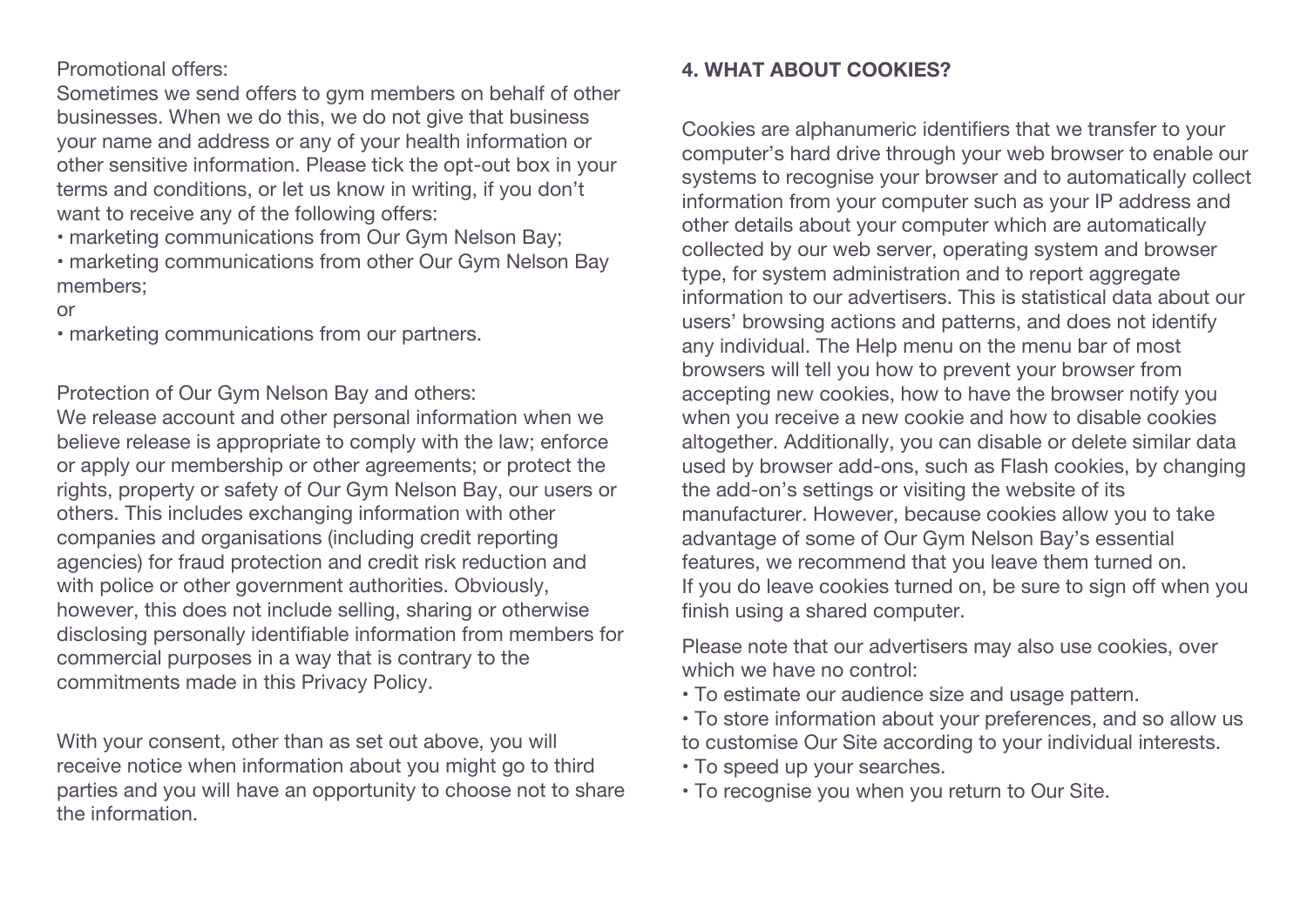Our Gym Nelson Bay endeavours to take all steps as are reasonable in the circumstances to protect your personal information from misuse, interference and loss and from unauthorised access, modification or disclosure. We maintain physical, electronic and procedural safeguards in connection with the collection, storage and disclosure of personally identifiable information. Our security procedures mean that we may occasionally request proof of identity before we disclose personal information to you.

# **6. WHAT ABOUT LINKS TO OTHER WEBSITES?**

Our site may include links to other websites. We do not provide any personally identifiable customer information to these advertisers or third-party websites. These third-party websites may use technology to send (or "serve") the advertisements that appear on our website directly to your browser. They automatically receive your IP address when this happens. They may also use cookies, JavaScript, web beacons (also known as action tags or single-pixel gifs), and other technologies to measure the effectiveness of their ads and to personalise advertising content. We do not have access to or control over cookies or other features that they may use, and the information practices of these advertisers and thirdparty websites are not covered by this Privacy Policy. Please contact them directly for more information about their privacy practices. In addition, the Network Advertising Initiative offers useful information about Internet advertising companies (also called "ad networks" or "network advertisers"), including information about how to opt-out of their information

collection.

#### **7. WHAT CHOICES DO I HAVE?**

As discussed above, you can always choose not to provide information however this may mean we cannot provide some or all of our services to you. If you do not want to receive email or other mail from us, please let us know in writing if you don't want to receive these offers. However, please note, if you do not want to receive legal notices from us, such as this Privacy Policy, those notices will still govern your use of Our Gym Nelson Bay and it is your responsibility to review them for changes. You have the right to ask us not to process your personal information for marketing purposes by sending an email to Our Gym Nelson Bay, whose details are set out in section 10 below.

### **8. HOW CAN I ACCESS OR CORRECT MY PERSONAL INFORMATION OR MAKE A COMPLAINT?**

You may request access to the personal information we hold about you by contacting us using the details set out in section 10 of this Privacy Policy. We will respond to any such request within a reasonable period of time. Although we will be able to provide you with most personal information we hold about you, in some circumstances it may not be possible for us to provide you with access to all of your personal information. Where this is the case, we will notify you and give you the reasons why (except to the extent it would be unreasonable for us to do so). If you believe that any of the personal information we hold about you is inaccurate, incomplete or not up-to-date, you